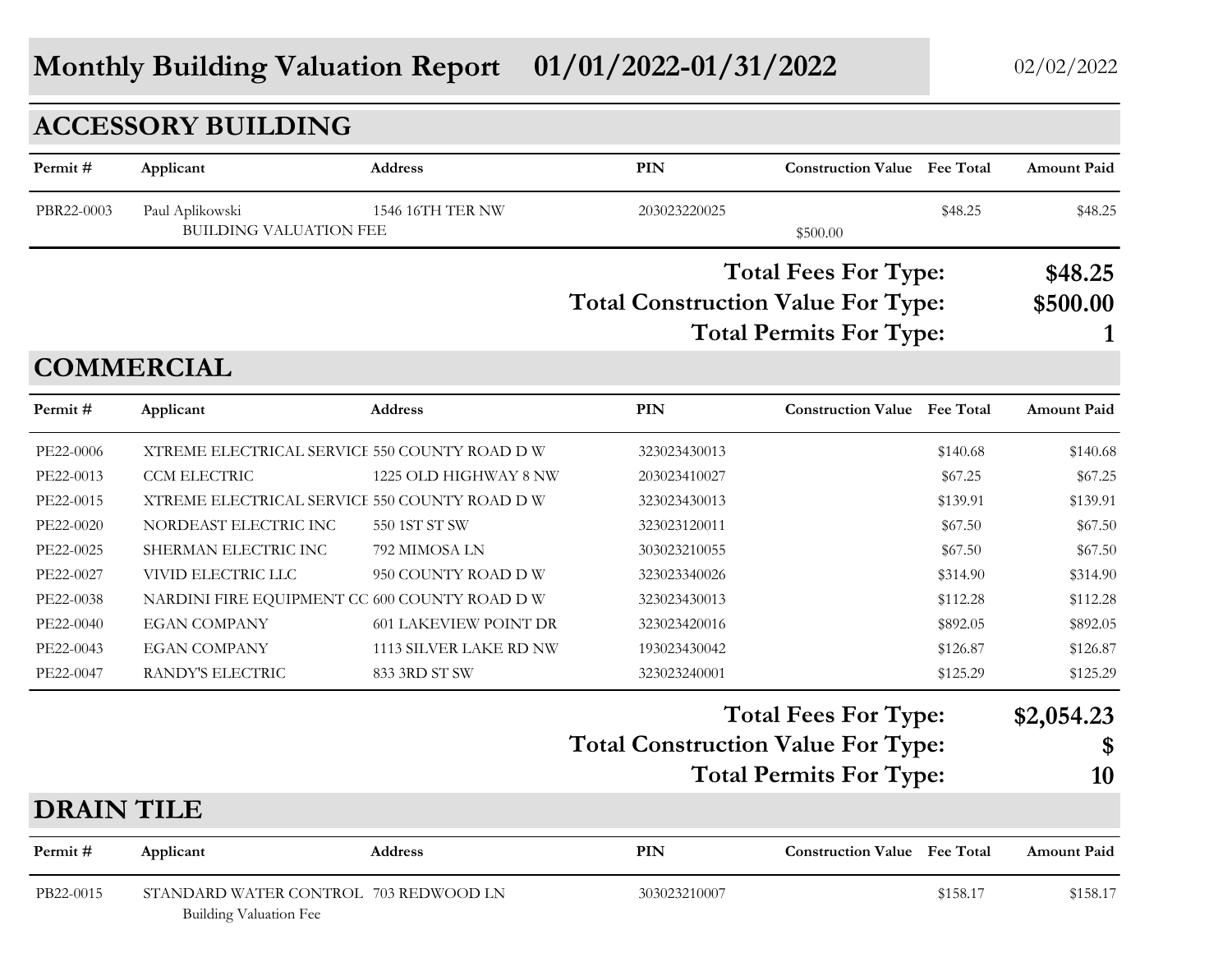#### **Total Construction Value For Type: \$4,820.00 Total Fees For Type: \$158.17 Total Permits For Type: 1**

# **FIRE ALARM**

| Permit#   | Applicant                                     | Address         | PIN                                                                                                        | <b>Construction Value</b> Fee Total                           |               | <b>Amount Paid</b> |
|-----------|-----------------------------------------------|-----------------|------------------------------------------------------------------------------------------------------------|---------------------------------------------------------------|---------------|--------------------|
| PF22-0002 | NARDINI FIRE EQUIPMENT CC 600 COUNTY ROAD D W |                 | 323023430013                                                                                               |                                                               | \$187.36      | \$187.36           |
|           |                                               |                 | <b>Total Construction Value For Type:</b>                                                                  | <b>Total Fees For Type:</b><br><b>Total Permits For Type:</b> |               | \$187.36<br>\$     |
|           | <b>FIRE SPRINKLER</b>                         |                 |                                                                                                            | 1                                                             |               |                    |
| Permit#   | Applicant                                     | <b>Address</b>  | <b>PIN</b>                                                                                                 | <b>Construction Value Fee Total</b>                           |               | <b>Amount Paid</b> |
| PF22-0001 | INTERNATIONAL FIRE PROTE( 550 COUNTY ROAD D W |                 | 323023430013                                                                                               |                                                               | \$92.53       | \$92.53            |
|           | <b>MECHANICAL</b>                             |                 | <b>Total Fees For Type:</b><br><b>Total Construction Value For Type:</b><br><b>Total Permits For Type:</b> |                                                               | \$92.53<br>\$ |                    |
| Permit#   | Applicant                                     | <b>Address</b>  | <b>PIN</b>                                                                                                 | <b>Construction Value Fee Total</b>                           |               | <b>Amount Paid</b> |
| PM21-0392 | <b>BOEHM HEATING CO INC</b>                   | 48 13TH AVE SW  | 323023220042                                                                                               |                                                               | \$65.50       | \$65.50            |
| PM21-0457 | HERO PLUMBING HEATING & 815 22ND AVE NW       |                 | 303023120006                                                                                               |                                                               | \$65.50       | \$65.50            |
| PM22-0001 | HERO PLUMBING HEATING & 770 TORCHWOOD DR      |                 | 303023220014                                                                                               |                                                               | \$113.00      | \$113.00           |
| PM22-0002 | METRO HEATING & COOLING 549 13TH AVE NW       |                 | 293023230038                                                                                               |                                                               | \$65.50       | \$65.50            |
| PM22-0003 | TLT ENTERPRISES INC.                          | 2241 17TH ST NW | 193023120021                                                                                               |                                                               | \$133.50      | \$133.50           |
| PM22-0004 | ST. PAUL PLUMBING AND & HE 763 TORCHWOOD DR   |                 | 303023220036                                                                                               |                                                               | \$113.00      | \$113.00           |
| PM22-0005 | BONFE'S PLUMBING, HEATING 915 WHITE OAK CT    |                 | 293023310069                                                                                               |                                                               | \$65.50       | \$65.50            |
| PM22-0007 | KRINKIE HEATING & AIR                         | 2665 15TH ST NW | 193023240067                                                                                               |                                                               | \$113.00      | \$113.00           |
| PM22-0008 | TWIN CITY HEATING AND AIR 1695 23RD AVE NW    |                 | 193023120039                                                                                               |                                                               | \$65.50       | \$65.50            |
| PM22-0009 | PROFESSIONAL MECHANICAL 1402 19TH AVE NW      |                 | 193023140070                                                                                               |                                                               | \$65.50       | \$65.50            |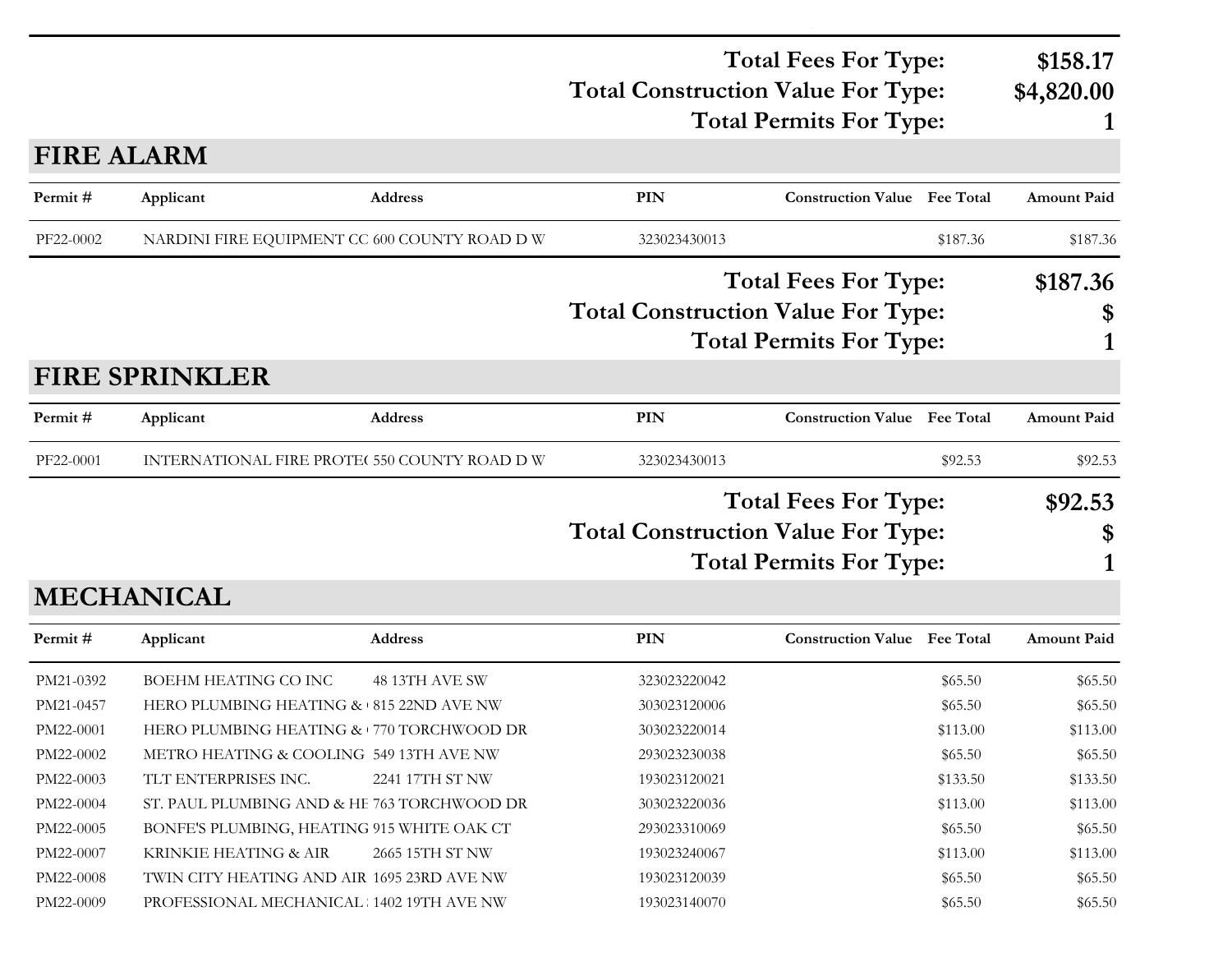| PBR21-0281             | JOHNSON SCREENS / AQSEPTE 1950 OLD HIGHWAY 8 NW |                                      | 173023440006                                     | \$174.75                            | \$174.75           |
|------------------------|-------------------------------------------------|--------------------------------------|--------------------------------------------------|-------------------------------------|--------------------|
| Permit#                | Applicant                                       | Address                              | PIN                                              | <b>Construction Value</b> Fee Total | <b>Amount Paid</b> |
| <b>MISC</b>            |                                                 |                                      |                                                  |                                     |                    |
|                        |                                                 |                                      |                                                  | <b>Total Permits For Type:</b>      | 36                 |
|                        |                                                 |                                      | <b>Total Construction Value For Type:</b>        |                                     | \$                 |
|                        |                                                 |                                      | $\mathbf{\mathbf{\mathbf{\mathbf{\mathbf{H}}}}}$ |                                     |                    |
|                        |                                                 |                                      |                                                  | <b>Total Fees For Type:</b>         | \$3,081.50         |
| PM22-0039              | NORTHERN HEATING & AC                           | 2183 ROCKSTONE LN                    | 173023230022                                     | \$113.00                            | \$113.00           |
| PM22-0038              | STANDARD HTG & A/C CO                           | 216 14TH AVE NW                      | 293023330025                                     | \$160.50                            | \$160.50           |
| PM22-0036              | K B SERVICE                                     | 3264 RICE CREEK TER                  | 183023230011                                     | \$65.50                             | \$65.50            |
| PM22-0035              | APOLLO HTG / AFFORDABLE ( 90 13TH AVE SW        |                                      | 323023220046                                     | \$65.50                             | \$65.50            |
| PM22-0033              | NORTHERN HEATING & AC                           | 2386 BRIGHTON LN                     | 183023140033                                     | \$65.50                             | \$65.50            |
| PM22-0032              | TOTAL COMFORT                                   | 1231 PIKE LAKE DR                    | 193023410038                                     | \$113.00                            | \$113.00           |
| PM22-0031              | HOME ENERGY CENTER                              | 2375 HAMILTON CT                     | 183023430019                                     | \$65.50                             | \$65.50            |
| PM22-0030              | <b>ACTION HEATING &amp; A/C</b>                 | 821 8TH AVE NW                       | 293023120033                                     | \$113.00                            | \$113.00           |
| PM22-0029              | CENTERPOINT ENERGY                              | 1945 HAINES AVE                      | 313023110046                                     | \$65.50                             | \$65.50            |
| PM22-0028              | K B SERVICE                                     | 2208 SIOUX BLVD                      | 303023420054                                     | \$65.50                             | \$65.50            |
| PM22-0027              | APOLLO HTG / AFFORDABLE (299 2ND AVE SE         |                                      | 333023230051                                     | \$18.00                             | \$18.00            |
| PM22-0026              | DBA: ADMIRAL-RMS - ADMIRAI 524 11TH AVE NW      |                                      | 293023240069                                     | \$65.50                             | \$65.50            |
| PM22-0025              | AQUARIUS WATER CONDITION 611 MCCALLUM DR        |                                      | 323023330049                                     | \$65.50                             | \$65.50            |
| PM22-0023              | THE SNELLING CO                                 | 1331 POPPYSEED CT                    | 173023230044                                     | \$113.00                            | \$113.00           |
| PM22-0022              | AQUARIUS WATER CONDITION 2800 18TH ST NW        |                                      | 193023210025                                     | \$65.50                             | \$65.50            |
| PM22-0021              | FARR PLUMBING AND HEATIN 2898 18TH ST NW        |                                      | 183023340032                                     | \$145.50                            | \$145.50           |
| PM22-0020              | PIPERIGHT PLUMBING                              | 2860 FOREST DALE RD                  | 303023240038                                     | \$145.50                            | \$145.50           |
| PM22-0019              | HERO PLUMBING HEATING & 2800 16TH ST NW         |                                      | 183023340033<br>193023210093                     | \$113.00                            | \$113.00           |
| PM22-0017<br>PM22-0018 | STANDARD HTG & A/C CO                           | 2872 18TH ST NW                      | 193023230029                                     | \$65.50<br>\$65.50                  | \$65.50<br>\$65.50 |
| PM22-0016              | K B SERVICE<br>PRONTO HEATING AND AIR           | 269 2ND AVE SE<br>1415 BROOKSHIRE CT | 333023230052                                     | \$65.50                             | \$65.50            |
| PM22-0015              | MN PLUMBING & HOME SERVI 793 TORCHWOOD DR       |                                      | 303023220039                                     | \$65.50                             | \$65.50            |
| PM22-0013              | GENZ RYAN PLUMBING & HEA 660 23RD AVE NW        |                                      | 303023130023                                     | \$65.50                             | \$65.50            |
| PM22-0012              | 4FRONT ENERGY SOLUTIONS 2860 FOREST DALE RD     |                                      | 303023240038                                     | \$65.50                             | \$65.50            |
| PM22-0011              | <b>WESTAIR HEATING</b>                          | 2743 LINDSEY CT                      | 193023340093                                     | \$113.00                            | \$113.00           |
| PM22-0010              | FIRESIDE HEARTH AND HOME 1520 23RD AVE NW       |                                      | 193023130136                                     | \$86.00                             | \$86.00            |
|                        |                                                 |                                      |                                                  |                                     |                    |

Building Valuation Fee  $$2,900.00$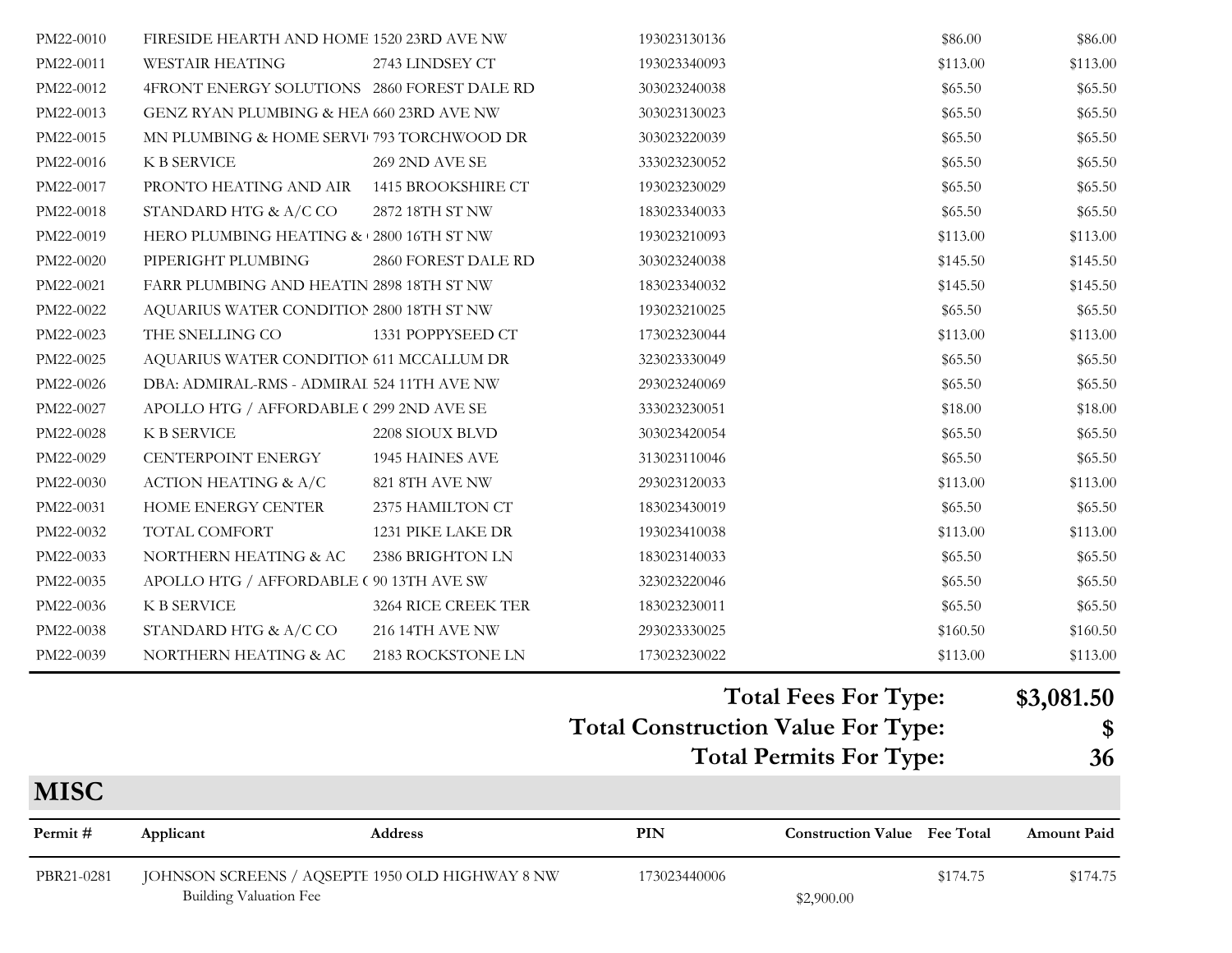| PBR21-0332 | <b>TREE TRUST</b>                            | 2552 KNOLLWOOD DR    | 183023210019 |             | \$451.89 | \$451.89 |
|------------|----------------------------------------------|----------------------|--------------|-------------|----------|----------|
|            | <b>Building Valuation Fee</b>                |                      |              | \$12,977.22 |          |          |
| PBR21-0333 | DERCON CONSTRUCTION                          | 1981 SERENDIPITY CT  | 183023330010 |             | \$451.87 | \$451.87 |
|            | <b>Building Valuation Fee</b>                |                      |              | \$12,976.24 |          |          |
| PBR22-0001 | AMERICAN WATERWORKS                          | 2170 BICENTENNIAL CT | 303023440056 |             | \$656.24 | \$656.24 |
|            | <b>Building Valuation Fee</b>                |                      |              | \$20,408.74 |          |          |
| PBR22-0004 | MAD CITY WINDOWS AND BAT 2153 MISSISSIPPI ST |                      | 183023420021 |             | \$287.50 | \$287.50 |
|            | <b>Building Valuation Fee</b>                |                      |              | \$7,000.00  |          |          |
| PBR22-0007 | COMPLETE BASEMENT SYSTEM 1790 20TH AVE NW    |                      | 193023120001 |             | \$515.48 | \$515.48 |
|            | <b>Building Valuation Fee</b>                |                      |              | \$15,290.00 |          |          |
| PBR22-0009 | GREAT LAKES WINDOW SIDIN 274 16TH AVE NW     |                      | 303023440002 |             | \$645.00 | \$645.00 |
|            | <b>Building Valuation Fee</b>                |                      |              | \$20,000.00 |          |          |
|            |                                              |                      |              |             |          |          |

**Total Fees For Type: \$3,182.73**

**Total Construction Value For Type: \$91,552.20 Total Permits For Type: 7**

# **MISCELLANEOUS**

| Permit #   | Applicant                                    | <b>Address</b>         | PIN          | <b>Construction Value</b> Fee Total |            | <b>Amount Paid</b> |
|------------|----------------------------------------------|------------------------|--------------|-------------------------------------|------------|--------------------|
| PP22-0010  | STEINKRAUS PLUMBING & HT(550 COUNTY ROAD D W |                        | 323023430013 |                                     | \$110.00   | \$110.00           |
| PBR22-0006 | GUNDERSON CONSTRUCTION 1200 OLD HIGHWAY 8 NW |                        | 203023420015 |                                     | \$7,991.15 | \$7,991.15         |
|            | Building Valuation Fee                       |                        |              | \$600,000.00                        |            |                    |
| PP22-0013  | MCDONNELL PLUMBING AND 950 COUNTY ROAD D W   |                        | 323023340026 |                                     | \$466.50   | \$466.50           |
| PBR22-0011 | AGI                                          | 1131 SILVER LAKE RD NW | 193023430042 |                                     | \$6,179.35 | \$6,179.35         |
|            | <b>Building Valuation Fee</b>                |                        |              | \$230,000.00                        |            |                    |
|            |                                              |                        |              |                                     |            |                    |

#### **Total Construction Value For Type: \$830,000.00 Total Fees For Type: \$14,747.00 Total Permits For Type: 4**

#### **PLUMBING**

| Permit #  | Applicant                                    | <b>Address</b>   | PIN          | <b>Construction Value</b> Fee Total |          | <b>Amount Paid</b> |
|-----------|----------------------------------------------|------------------|--------------|-------------------------------------|----------|--------------------|
| PP22-0006 | NORTHERN HEATING & AC                        | 1202 HIGHVIEW DR | 193023410089 |                                     | \$70.00  | \$70.00            |
| PP22-0007 | HERO PLUMBING HEATING & 1665 ROXANNA LN      |                  | 193023220077 |                                     | \$121.19 | \$121.19           |
| PP22-0009 | MAD CITY WINDOWS AND BAT 2153 MISSISSIPPI ST |                  | 183023420021 |                                     | \$125.50 | \$125.50           |
| PP22-0011 | K2 BATH DESIGN & REMODEL 810 OLD TOWN DR     |                  | 293023120121 |                                     | \$203.00 | \$203.00           |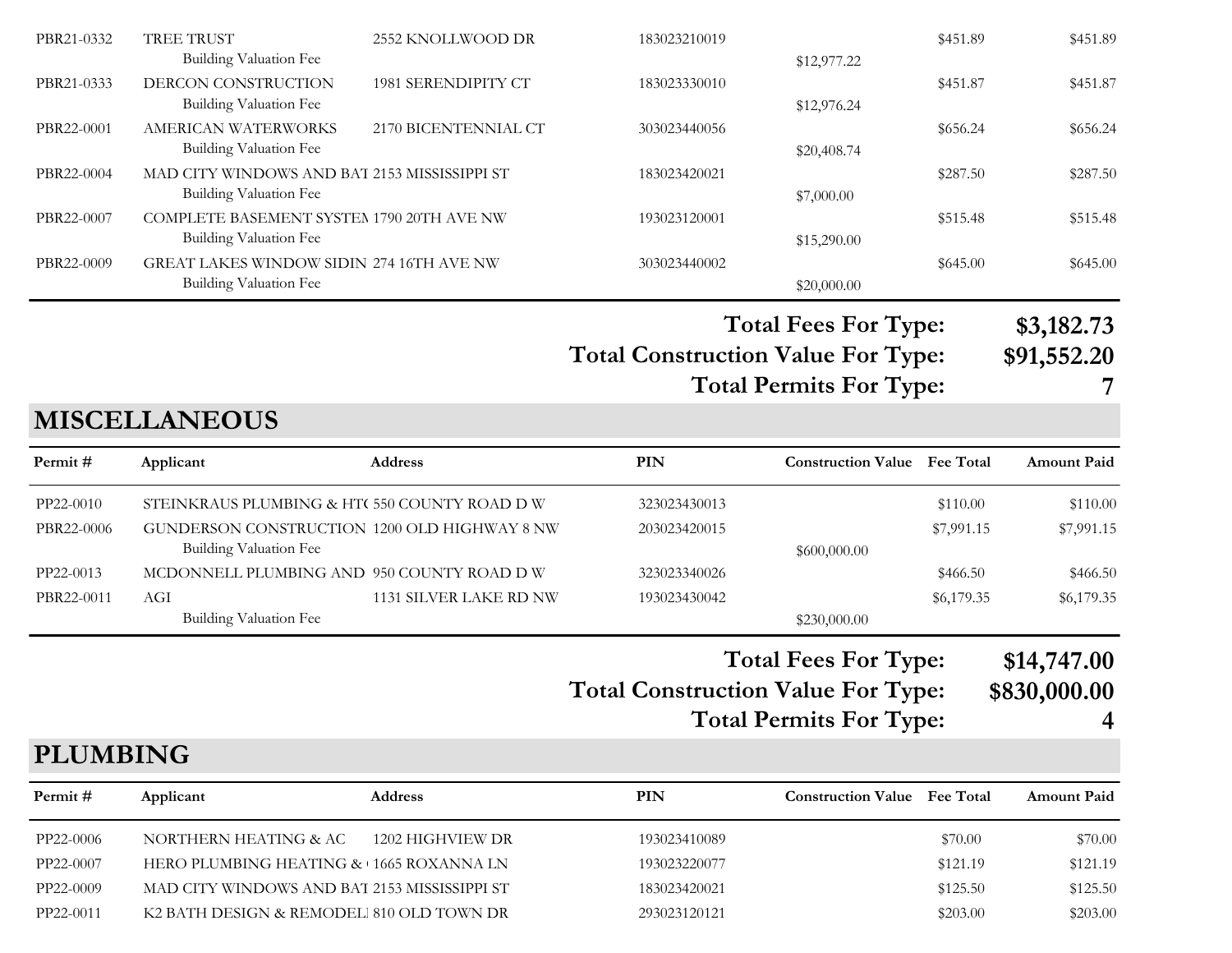# **Total Construction Value For Type: \$ Total Fees For Type: \$614.19 Total Permits For Type: 5**

**RESIDENTIAL**

| Permit#   | Applicant                                  | Address                 | <b>PIN</b>   | <b>Construction Value</b> Fee Total |          | Amount Paid |
|-----------|--------------------------------------------|-------------------------|--------------|-------------------------------------|----------|-------------|
| PE22-0001 | WEAVER ELECTRICAL                          | 1461 23RD AVE NW # 3    | 193023130252 |                                     | \$128.00 | \$128.00    |
| PE22-0002 | RANDY'S ELECTRIC                           | 451 9TH AVE SW          | 323023310022 |                                     | \$128.00 | \$128.00    |
| PE22-0003 | THE ELECTRICAL CONNECTIO 338 WYNDHAM CIR E |                         | 303023310023 |                                     | \$118.00 | \$118.00    |
| PE22-0004 | SHERMAN ELECTRIC INC                       | 636 12TH AVE NW         | 293023230004 |                                     | \$68.00  | \$68.00     |
| PE22-0005 | EARLYBIRD ELECTRIC                         | 2782 17TH TER NW        | 193023210016 |                                     | \$68.00  | \$68.00     |
| PE22-0007 | POWERHOUSE ELECTRIC                        | 763 TORCHWOOD DR        | 303023220036 |                                     | \$68.00  | \$68.00     |
| PE22-0009 | <b>WOLF WEBER</b>                          | 672 2ND AVE NW          | 293023140017 |                                     | \$68.00  | \$68.00     |
| PE22-0010 | TOMMYS ELECTRIC                            | 1415 BROOKSHIRE CT      | 193023230029 |                                     | \$68.00  | \$68.00     |
| PE22-0011 | EARLYBIRD ELECTRIC                         | 1745 CEDAR DR           | 183023110071 |                                     | \$68.00  | \$68.00     |
| PE22-0014 | NORTHERN ELECTRIC                          | 2860 FOREST DALE RD     | 303023240038 |                                     | \$168.00 | \$168.00    |
| PE22-0016 | RANDY'S ELECTRIC                           | 3215 RICE CREEK TER     | 183023230038 |                                     | \$118.00 | \$118.00    |
| PE22-0017 | <b>BAVOLAK ELECTRIC</b>                    | <b>266 2ND AVE SE</b>   | 333023230126 |                                     | \$68.00  | \$68.00     |
| PE22-0018 | RANDY'S ELECTRIC                           | 511 CONTINENTAL DR      | 323023320023 |                                     | \$68.00  | \$68.00     |
| PE22-0019 | SPARK ELECTRIC                             | 2872 18TH ST NW         | 183023340033 |                                     | \$68.00  | \$68.00     |
| PE22-0021 | NORDEAST ELECTRIC INC                      | 2022 3RD ST NW          | 303023420112 |                                     | \$68.00  | \$68.00     |
| PE22-0022 | STAFFORD HOME SERVICES IN 2566 ORIOLE LN   |                         | 183023110032 |                                     | \$68.00  | \$68.00     |
| PE22-0024 | EARLYBIRD ELECTRIC                         | 1466 16TH ST NW         | 203023220064 |                                     | \$128.00 | \$128.00    |
| PE22-0026 | CREEKSIDE ELECTRIC LLC                     | 2530 EASTMAN DR NE      | 183023210007 |                                     | \$118.00 | \$118.00    |
| PE22-0028 | RANDY'S ELECTRIC                           | 2578 SUNBOW LN          | 183023120002 |                                     | \$68.00  | \$68.00     |
| PE22-0029 | EARLYBIRD ELECTRIC                         | 2160 COUNTY ROAD E W    | 303023430030 |                                     | \$68.00  | \$68.00     |
| PE22-0030 | SPARK ELECTRIC                             | 1957 3RD ST SW          | 313023140062 |                                     | \$68.00  | \$68.00     |
| PE22-0031 | FURTHER SOLUTIONS LLC                      | 554 INCA LN             | 303023130075 |                                     | \$178.00 | \$178.00    |
| PE22-0032 | TENZING NORSANG                            | 1287 BRIGHTON SQ        | 193023420155 |                                     | \$68.00  | \$68.00     |
| PE22-0033 | ADVANCED ELECTRIC OF MIN 2031 TIOGA BLVD   |                         | 303023420081 |                                     | \$128.00 | \$128.00    |
| PE22-0034 | MILL CITY ELECTRIC CO.                     | <b>698 TORCHWOOD DR</b> | 303023220020 |                                     | \$118.00 | \$118.00    |
| PE22-0035 | HOME ENERGY CENTER                         | 2898 18TH ST NW         | 183023340032 |                                     | \$68.00  | \$68.00     |
| PE22-0036 | SPARK ELECTRIC                             | <b>698 TORCHWOOD DR</b> | 303023220020 |                                     | \$68.00  | \$68.00     |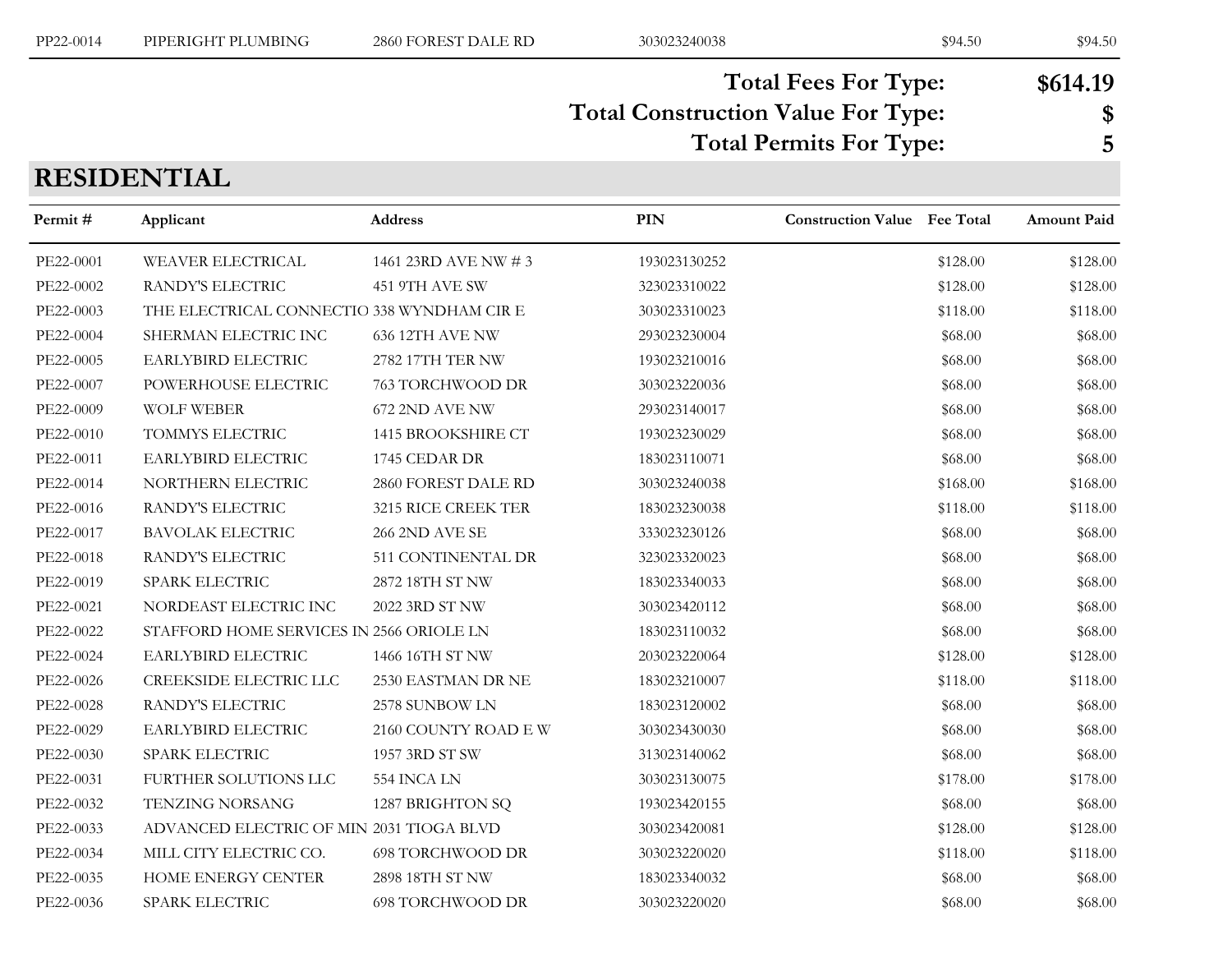| PE22-0037 | <b>HOME ENERGY CENTER</b>                | 2375 HAMILTON CT    | 183023430019 | \$68.00  | \$68.00  |
|-----------|------------------------------------------|---------------------|--------------|----------|----------|
| PE22-0039 | <b>CENTERPOINT ENERGY</b>                | 1945 HAINES AVE     | 313023110046 | \$68.00  | \$68.00  |
| PE22-0041 | ROSEVILLE ELECTRIC                       | 1799 15TH AVE NW    | 203023220001 | \$118.00 | \$118.00 |
| PE22-0042 | ACCREDITED ELECTRICAL SOI 298 3RD AVE SE |                     | 333023230037 | \$178.00 | \$178.00 |
| PE22-0044 | H & J ELECTRIC                           | 810 OLD TOWN DR     | 293023120121 | \$68.00  | \$68.00  |
| PE22-0045 | NORDEAST ELECTRIC INC                    | 2701 16TH TER NW    | 193023210082 | \$128.00 | \$128.00 |
| PE22-0046 | SKYLINE ELECTRIC LLC                     | 2578 17TH AVE NW    | 183023110015 | \$68.00  | \$68.00  |
| PE22-0048 | <b>GUNNAR ELECTRIC</b>                   | 1515 3RD ST NW      | 293023330050 | \$68.00  | \$68.00  |
| PE22-0049 | WEYER ELECTRIC LLC                       | 2360 COUNTY ROAD EW | 303023430027 | \$68.00  | \$68.00  |
|           |                                          |                     |              |          |          |

**Total Construction Value For Type: \$ Total Fees For Type: \$3,318.00 Total Permits For Type: 36**

## **SAINT ANTHONY**

| Permit#    | Applicant                   | <b>Address</b>         | PIN           | <b>Construction Value</b> Fee Total |        | <b>Amount Paid</b> |
|------------|-----------------------------|------------------------|---------------|-------------------------------------|--------|--------------------|
| PSA21-0169 | <b>CITY OF NEW BRIGHTON</b> | <b>SA REVIEWS 2021</b> | 888888888888  |                                     | \$0.00 | \$0.00             |
| PSA21-0171 | <b>CITY OF NEW BRIGHTON</b> | SA REVIEWS 2021        | 888888888888  |                                     | \$0.00 | \$0.00             |
| PSA21-0173 | <b>CITY OF NEW BRIGHTON</b> | <b>SA REVIEWS 2021</b> | 888888888888  |                                     | \$0.00 | \$0.00             |
| PSA22-0002 | <b>CITY OF NEW BRIGHTON</b> | <b>SA REVIEWS 2022</b> | 9999999999999 |                                     | \$0.00 | \$0.00             |
| PSA22-0003 | <b>CITY OF NEW BRIGHTON</b> | <b>SA REVIEWS 2022</b> | 9999999999999 |                                     | \$0.00 | \$0.00             |
| PSA22-0004 | <b>CITY OF NEW BRIGHTON</b> | SA REVIEWS 2022        | 9999999999999 |                                     | \$0.00 | \$0.00             |
| PSA22-0006 | <b>CITY OF NEW BRIGHTON</b> | <b>SA REVIEWS 2022</b> | 9999999999999 |                                     | \$0.00 | \$0.00             |
| PSA22-0007 | <b>CITY OF NEW BRIGHTON</b> | SA REVIEWS 2022        | 9999999999999 |                                     | \$0.00 | \$0.00             |
| PSA22-0008 | <b>CITY OF NEW BRIGHTON</b> | SA REVIEWS 2022        | 9999999999999 |                                     | \$0.00 | \$0.00             |
| PSA22-0009 | <b>CITY OF NEW BRIGHTON</b> | SA REVIEWS 2022        | 9999999999999 |                                     | \$0.00 | \$0.00             |
| PSA22-0010 | <b>CITY OF NEW BRIGHTON</b> | SA REVIEWS 2022        | 9999999999999 |                                     | \$0.00 | \$0.00             |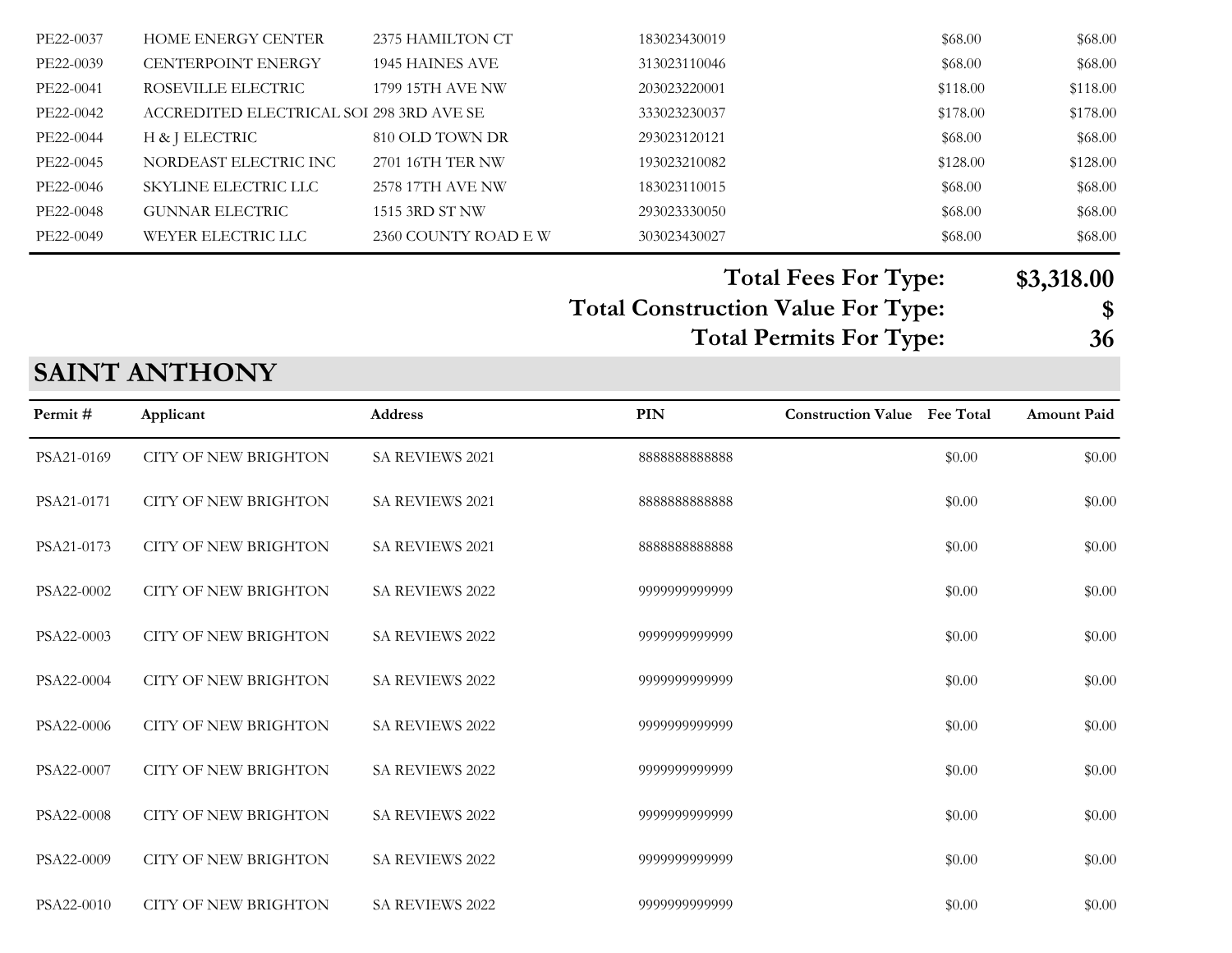| PSA22-0011    | <b>CITY OF NEW BRIGHTON</b>                                   | <b>SA REVIEWS 2022</b> | 9999999999999                             |                                           | \$0.00   | \$0.00             |
|---------------|---------------------------------------------------------------|------------------------|-------------------------------------------|-------------------------------------------|----------|--------------------|
| PSA22-0012    | <b>CITY OF NEW BRIGHTON</b>                                   | SA REVIEWS 2022        | 9999999999999                             |                                           | \$0.00   | \$0.00             |
|               |                                                               |                        |                                           | <b>Total Fees For Type:</b>               |          | \$0.00             |
|               |                                                               |                        | <b>Total Construction Value For Type:</b> |                                           |          | \$                 |
|               |                                                               |                        |                                           | <b>Total Permits For Type:</b>            |          | 13                 |
|               | <b>SEWER &amp; WATER</b>                                      |                        |                                           |                                           |          |                    |
| Permit#       | Applicant                                                     | <b>Address</b>         | <b>PIN</b>                                | <b>Construction Value</b> Fee Total       |          | <b>Amount Paid</b> |
| PSW22-0001    | NORTHLAND LINING INC                                          | 560 SUNSET LN          | 323023310081                              |                                           | \$93.00  | \$93.00            |
|               |                                                               |                        |                                           | <b>Total Fees For Type:</b>               |          |                    |
|               |                                                               |                        |                                           | <b>Total Construction Value For Type:</b> |          |                    |
|               |                                                               |                        |                                           | <b>Total Permits For Type:</b>            |          | \$<br>1            |
| <b>SIDING</b> |                                                               |                        |                                           |                                           |          |                    |
| Permit#       | Applicant                                                     | Address                | PIN                                       | <b>Construction Value</b> Fee Total       |          | <b>Amount Paid</b> |
| PB22-0007     | <b>CUSTOM REMODELERS INC</b><br><b>Building Valuation Fee</b> | 2552 KNOLLWOOD DR      | 183023210019                              |                                           | \$420.42 | \$420.42           |
| PB22-0013     | T&J CONSTRUCTION LLC                                          | 276 14TH AVE NW        | 293023330020                              | \$18,843.00                               | \$365.00 | \$365.00           |
|               | <b>Building Valuation Fee</b>                                 |                        |                                           | \$16,000.00                               |          |                    |
|               |                                                               |                        |                                           | <b>Total Fees For Type:</b>               |          | \$785.42           |
|               |                                                               |                        | <b>Total Construction Value For Type:</b> |                                           |          | \$34,843.00        |
|               |                                                               |                        |                                           | <b>Total Permits For Type:</b>            |          | $\overline{2}$     |
|               | <b>SIGN PERMANENT</b>                                         |                        |                                           |                                           |          |                    |
| Permit#       | Applicant                                                     | Address                | <b>PIN</b>                                | <b>Construction Value</b> Fee Total       |          | <b>Amount Paid</b> |
| PSIGN21-0021  | MUNICIPAL RESOLUTIONS                                         | 950 COUNTY ROAD D W    | 323023340026                              |                                           | \$150.00 | \$150.00           |
| PSIGN21-0022  | MUNICIPAL RESOLUTIONS                                         | 950 COUNTY ROAD D W    | 323023340026                              |                                           | \$150.00 | \$150.00           |
|               | PSIGN21-0023 MUNICIPAL RESOLUTIONS                            | 950 COUNTY ROAD DW     | 323023340026                              |                                           | \$150.00 | \$150.00           |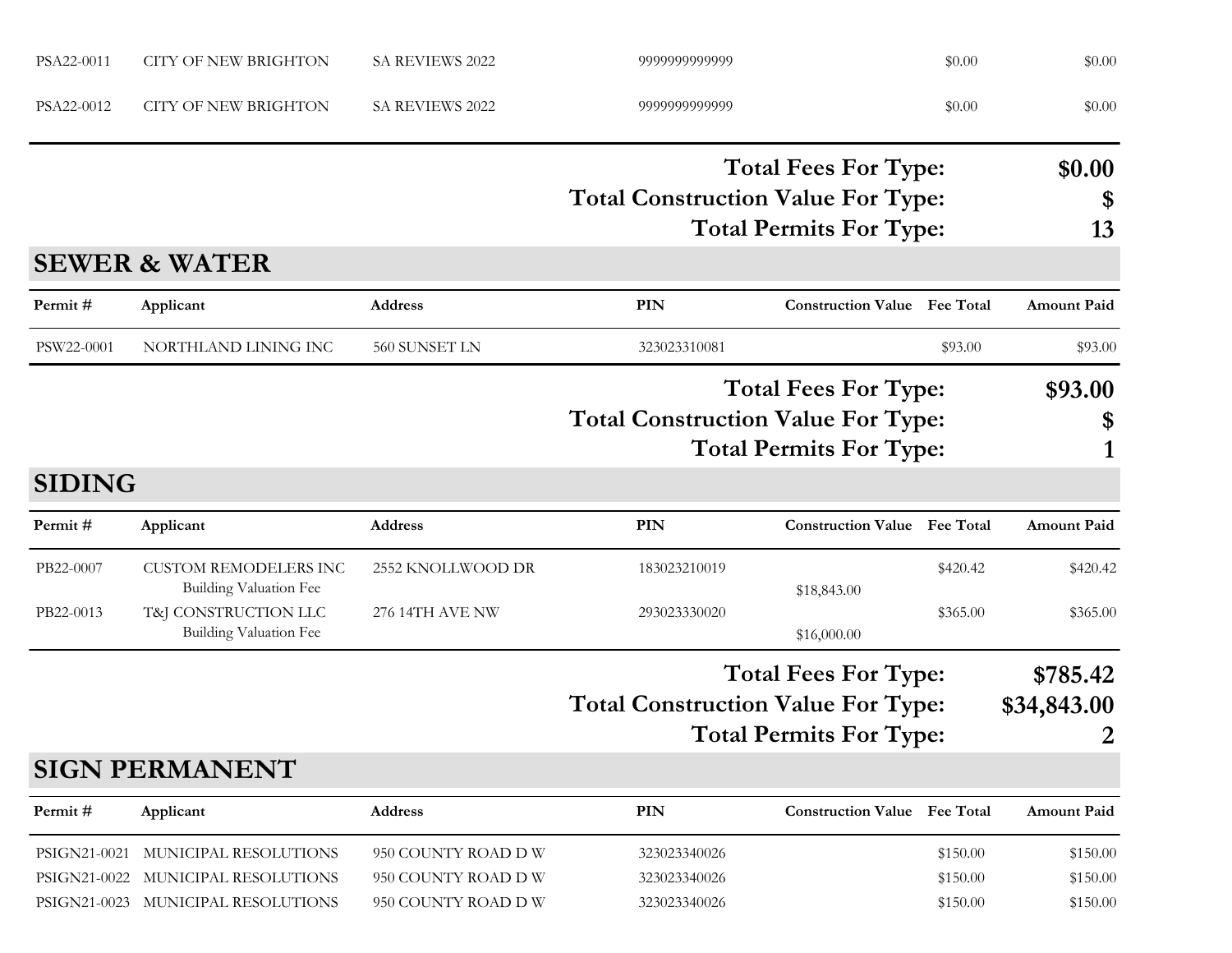|           | PSIGN22-0001 JDI SIGNS AND GRAPHIC                                | 1129 SILVER LAKE RD NW | 193023430042                              |                                     | \$150.00 | \$150.00           |
|-----------|-------------------------------------------------------------------|------------------------|-------------------------------------------|-------------------------------------|----------|--------------------|
|           | PSIGN22-0002 JDI SIGNS AND GRAPHIC                                | 1129 SILVER LAKE RD NW | 193023430042                              |                                     | \$150.00 | \$150.00           |
|           | PSIGN22-0003 CROSSTOWN SIGN, INC.                                 | <b>201 5TH AVE SW</b>  | 323023140014                              |                                     | \$150.00 | \$150.00           |
|           |                                                                   |                        |                                           | <b>Total Fees For Type:</b>         |          | \$900.00           |
|           |                                                                   |                        | <b>Total Construction Value For Type:</b> |                                     | \$       |                    |
|           |                                                                   |                        |                                           |                                     | 6        |                    |
|           |                                                                   |                        |                                           | <b>Total Permits For Type:</b>      |          |                    |
|           | <b>WATER HEATER</b>                                               |                        |                                           |                                     |          |                    |
| Permit#   | Applicant                                                         | <b>Address</b>         | PIN                                       | <b>Construction Value Fee Total</b> |          | <b>Amount Paid</b> |
| PP22-0001 | METRO HEATING & COOLING 2851 INNSBRUCK DR                         |                        | 193023310053                              |                                     | \$70.50  | \$70.50            |
| PP22-0002 | ST. PAUL PLUMBING AND & HE 763 TORCHWOOD DR                       |                        | 303023220036                              |                                     | \$70.50  | \$70.50            |
| PP22-0003 | <b>CHAMPION PLUMBING</b>                                          | 2860 TORCHWOOD DR      | 303023210064                              |                                     | \$70.50  | \$70.50            |
| PP22-0004 | KRINKIE HEATING & AIR                                             | 2142 3RD ST NW         | 303023420108                              |                                     | \$70.50  | \$70.50            |
| PP22-0008 | <b>CHAMPION PLUMBING</b>                                          | 1387 PIKE LAKE DR      | 193023410026                              |                                     | \$70.50  | \$70.50            |
| PP22-0012 | APOLLO PLUMBING INC                                               | 721 REDWOOD LN         | 303023210008                              |                                     | \$70.50  | \$70.50            |
| PP22-0015 | TERRY OVERACKER PLUMBIN( 537 INCA LN                              |                        | 303023140058                              |                                     | \$70.50  | \$70.50            |
| PP22-0016 | NORTHERN HEATING & AC                                             | 114 WINDSOR LN         | 313023120049                              |                                     | \$70.50  | \$70.50            |
| PP22-0017 | <b>K B SERVICE</b>                                                | 1607 LONG LAKE RD      | 203023220057                              |                                     | \$70.50  | \$70.50            |
| PP22-0018 | METRO HEATING & COOLING 369 CLEVELAND AVE SE                      |                        | 333023230112                              |                                     | \$70.50  | \$70.50            |
|           |                                                                   |                        |                                           | <b>Total Fees For Type:</b>         |          | \$705.00           |
|           |                                                                   |                        | <b>Total Construction Value For Type:</b> |                                     |          | \$                 |
|           |                                                                   |                        |                                           |                                     |          |                    |
|           |                                                                   |                        |                                           | <b>Total Permits For Type:</b>      |          | <b>10</b>          |
|           | <b>WINDOWS/DOORS</b>                                              |                        |                                           |                                     |          |                    |
| Permit#   | Applicant                                                         | Address                | PIN                                       | <b>Construction Value</b> Fee Total |          | <b>Amount Paid</b> |
| PB21-0337 | THE WINDOW STORE INC<br>Building Valuation Fee                    | 2370 PLEASANT VIEW DR  | 183023230033                              | \$15,000.00                         | \$346.50 | \$346.50           |
| PB21-0449 | WINDOW CONCEPTS OF MN IN 34 15TH AVE SW<br>Building Valuation Fee |                        | 323023220009                              | \$2,945.00                          | \$124.47 | \$124.47           |
| PB22-0001 | GREAT PLAINS WINDOWS AND 80 17TH AVE SW<br>Building Valuation Fee |                        | 313023110064                              | \$3,500.00                          | \$142.75 | \$142.75           |
| PB22-0002 | DESIGNCRAFT CONSTRUCTIOI 224 WINDSOR LN                           |                        | 313023130012                              |                                     | \$105.80 | \$105.80           |

Building Valuation Fee  $$1,600.00$